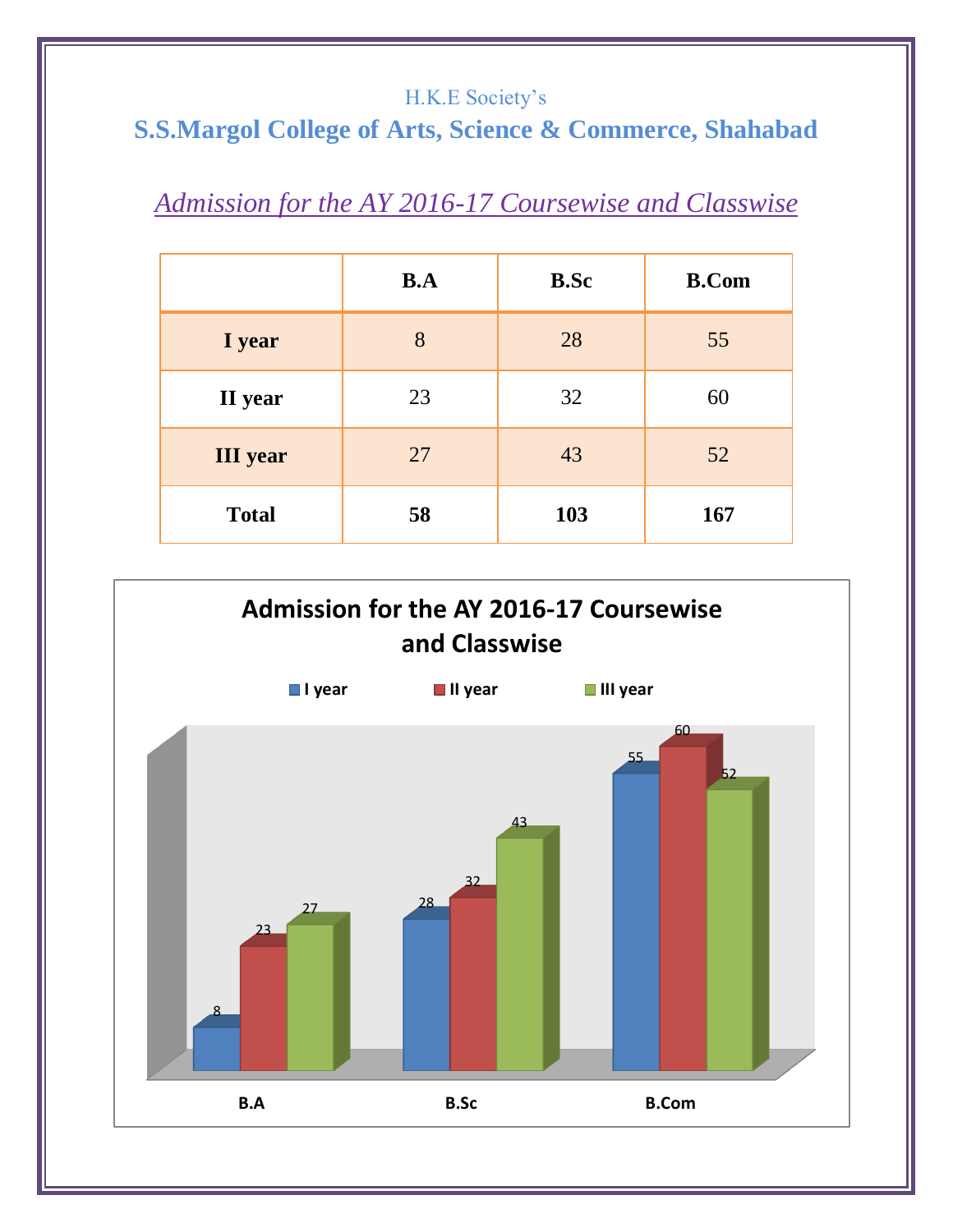#### H.K.E Society's

## **S.S.Margol College of Arts, Science & Commerce, Shahabad**

*Admission for the AY 2016-17 B.A Classwise and Genderwise*

|              | <b>B.A I year</b> | <b>B.A II year</b> | <b>B.A III year</b> | <b>Total</b> |
|--------------|-------------------|--------------------|---------------------|--------------|
| <b>Boys</b>  | $\overline{2}$    | 11                 | 7                   | <b>20</b>    |
| <b>Girls</b> | 6                 | 12                 | 20                  | 38           |
| <b>Total</b> | 8                 | 23                 | 27                  | 58           |

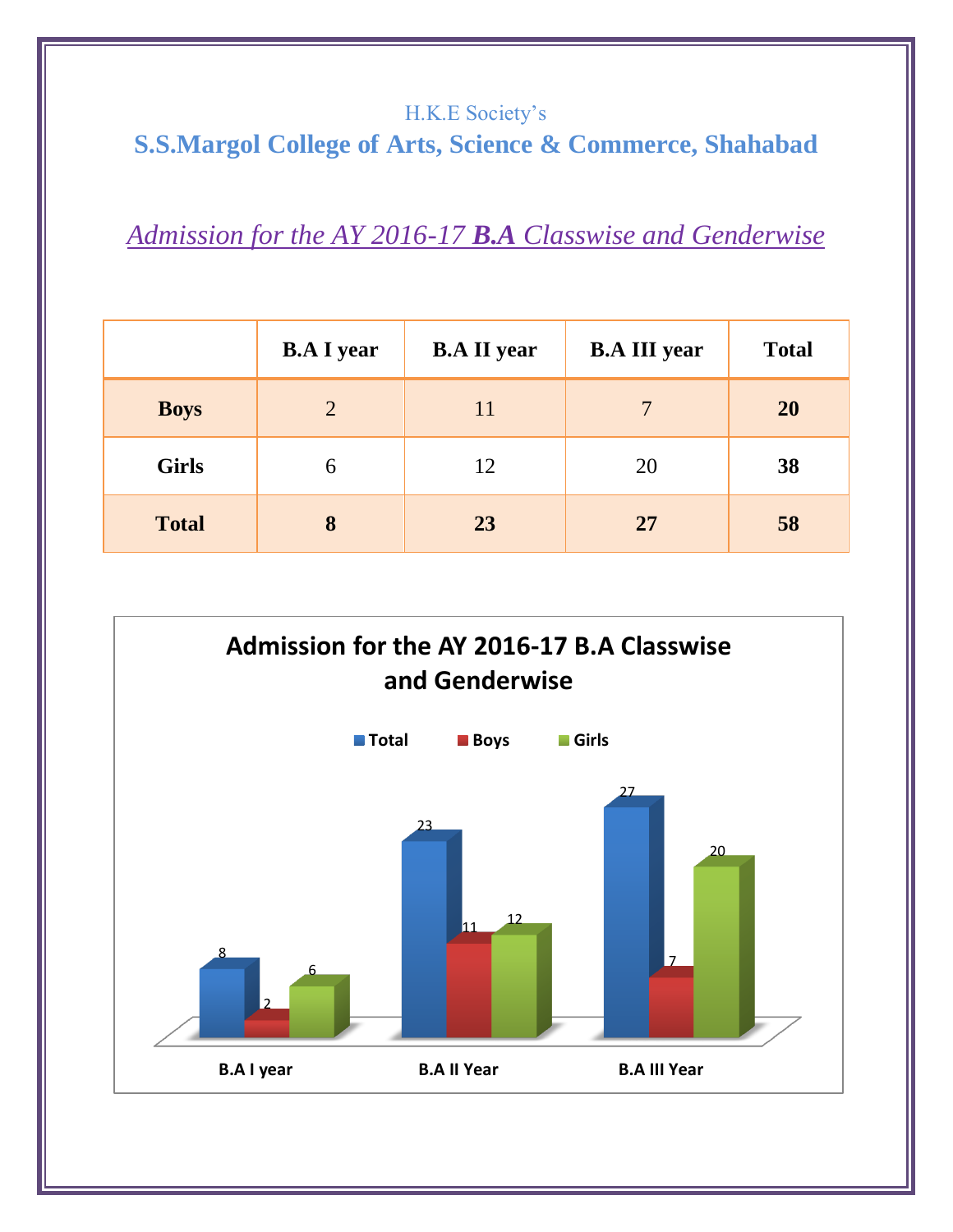## H.K.E Society's **S.S.Margol College of Arts, Science & Commerce, Shahabad**

*Admission for the AY 2016-17 B.Sc Classwise and Genderwise*

|              | <b>B.Sc I year</b> | <b>B.Sc II year</b> | <b>B.Sc III year</b> | <b>Total</b> |
|--------------|--------------------|---------------------|----------------------|--------------|
| <b>Boys</b>  | 6                  | 14                  | 31                   | 51           |
| <b>Girls</b> | 22                 | 18                  | 12                   | 52           |
| <b>Total</b> | 28                 | 32                  | 43                   | 103          |